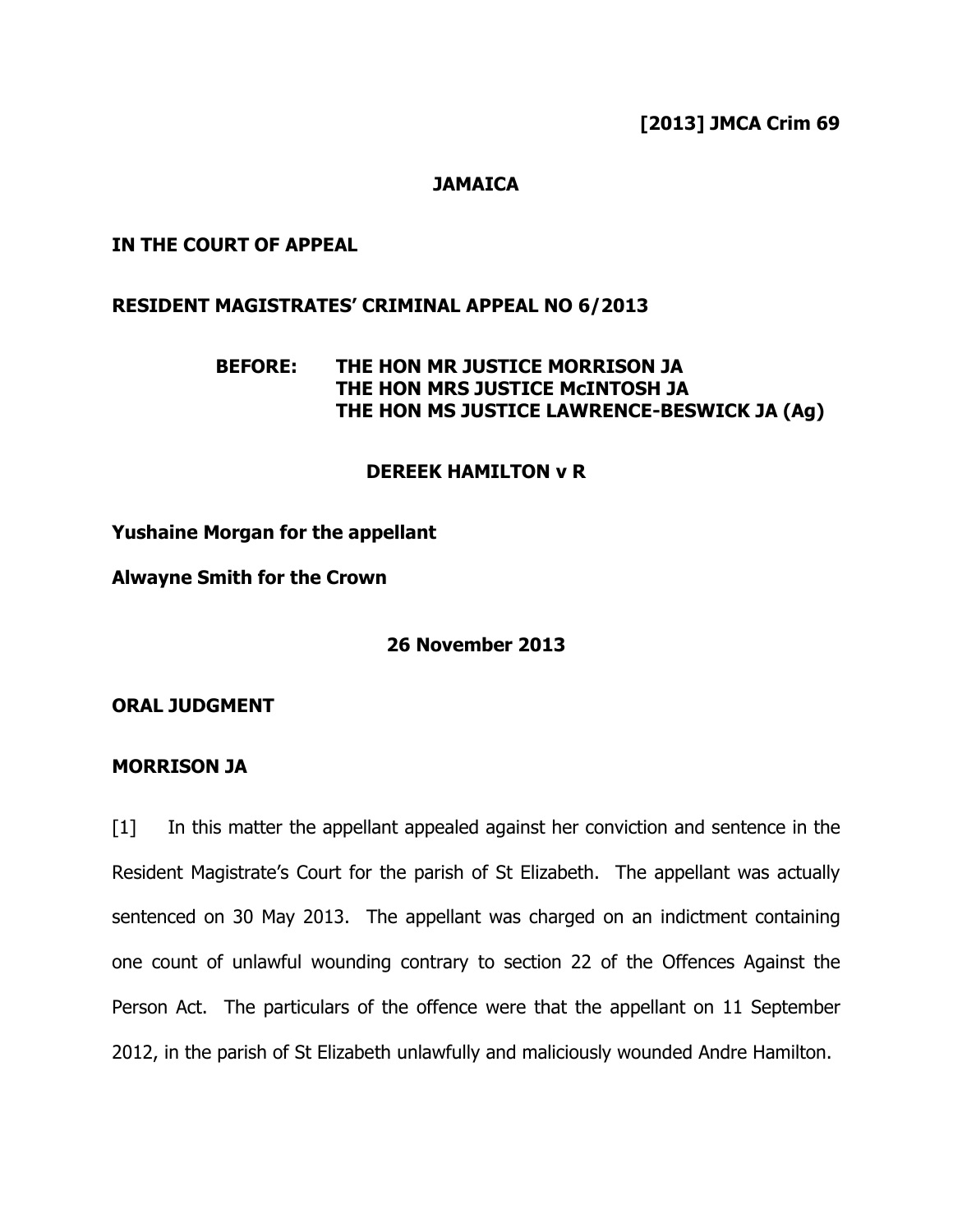[2] The Crown relied on the evidence of the complainant Andre Hamilton and the evidence of the complainant was that the appellant, who is his sister, came upon him seated in a business establishment. While he was still seated, he said, she draped him up. He said he had a machete which was close to his foot and she bent down and she tried to get the machete. Then he said, "Mi just feel my right foot start burn me. Instantly the whole place was flooded with blood." The complainant also said that the appellant grabbed up the machete in her hand and that was how he got cut. That was the account give of what happened by the complainant.

[3] The appellant in her evidence denied getting close to the machete although she said she was in fact trying to get a hold of it, but at the end of the day on her evidence, in fact, she did not inflict a wound.

[4] Mr Morgan for the appellant submitted that pursuant to section 22 of the Offences Against the Person Act, the question that should have been asked and answered by the learned Resident Magistrate is whether the appellant in grabbing up the machete, acted unlawfully and maliciously in wounding the complainant. To so find, he submitted, the learned Resident Magistrate should have been satisfied that the appellant through her own act caused the wound to the complainant intending to do the particular kind of harm that in fact was done or that the appellant actually foresaw that some physical harm would occur. In support of this submission, Mr Morgan provided us with authority in the case **R v Savage** [1991] 4 All ER 698. Mr Morgan submitted that that threshold was not met in this case and that the learned Resident Magistrate had therefore erred in her conclusion that the appellant grabbing the